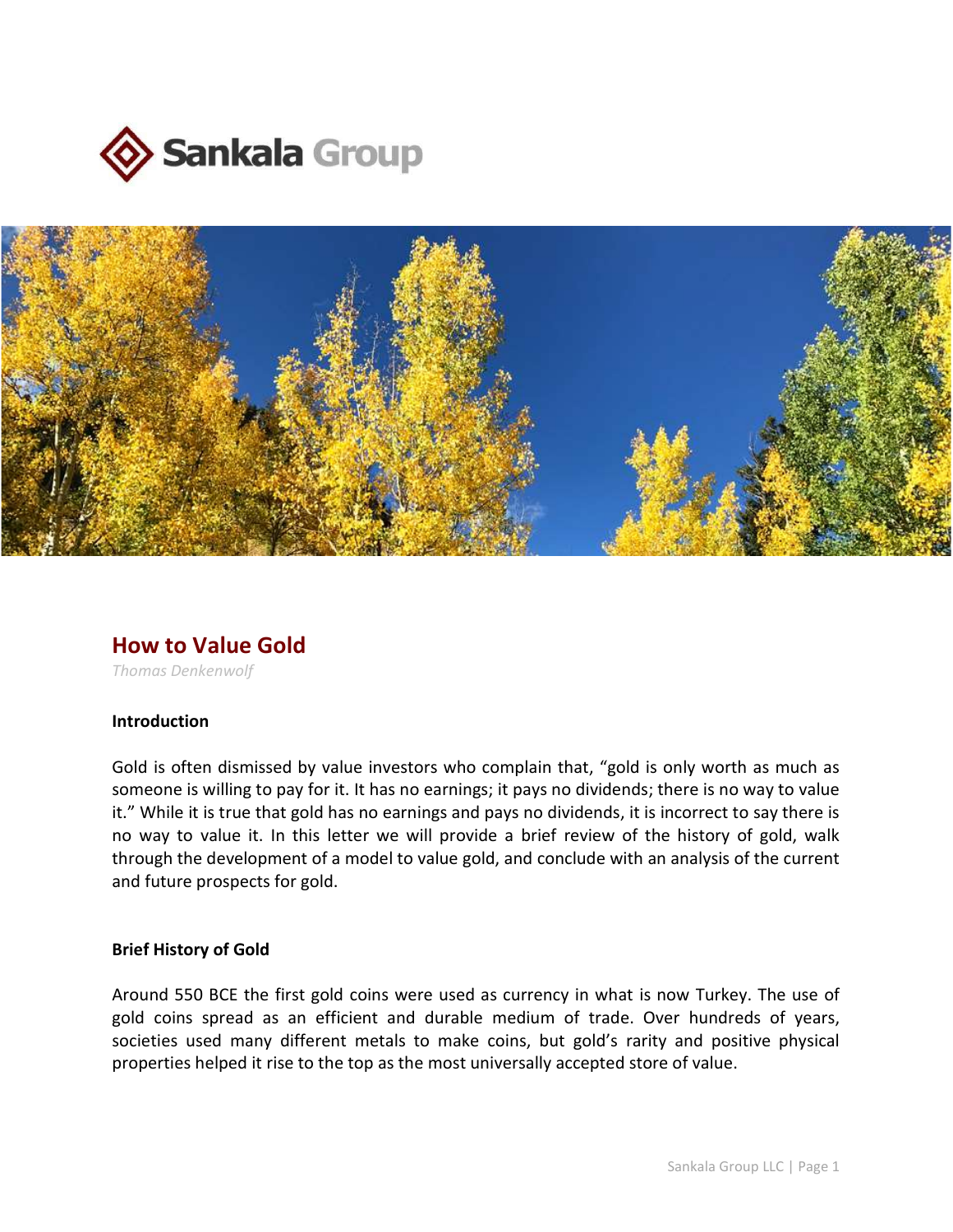During the ascent of paper money, gold was viewed as the true store of value, for which paper could be exchanged. In the period known as the classical Gold Standard, from the 1870's to 1914, most countries fixed the value of their paper currencies to a specified amount of gold. While this system worked well most of the time, it was not flexible enough to handle extreme events, and ultimately it broke down at the start of World War I. There were attempts to return to the Gold Standard during the 1920's and 30's, but the political and economic turmoil were so great that all attempts failed.

Near the end of World War II, representatives from 44 nations met at the Bretton Woods Conference to design a new system to regulate international monetary policy. The work from this conference led to the establishment of the International Bank for Reconstruction and Development, the International Monetary Fund, and what came to be known as the Bretton Woods System of global monetary management. The Bretton Woods System was based on the US dollar, which in turn was pegged to gold. From 1945 until 1971, the price of gold was fixed at 35 USD per 1 ounce of gold. During this time, other currency exchange rates relative to the USD could be adjusted. For example, if a foreign currency were to weaken relative to the USD, it would take more of that currency to be equal to a USD, and hence it would take more of that currency to buy an ounce of gold. By the 1960's global inflation started to strain the system because the growth of M2 money supply (6.2%) was higher than the growth of gold supply (1.7%). Economically, the price of gold in USD needed to rise, but the system demanded that the exchange rate stay at \$35 per ounce. While the US and other countries worked to maintain the peg, ultimately it proved unsustainable. On August 15th, 1971, the US effectively ended the Bretton Woods System by terminating the convertibility of the USD to gold. At that point, most major currencies abandoned attempts to maintain a peg to gold.

During the last 50 years, most currencies have been allowed to float, with market participants determining their relative value. While gold is no longer the formal store of value backing any currency, it is worth noting that the value of all currencies has fallen relative to gold. Because it takes more units of a given currency to buy the same amount of gold, gold continues to demonstrate its historic ability to store value.

### Gold Model Theory

It is currently estimated that 1.5% of the total above ground gold is newly mined each year. Because the total amount of gold is finite, it is possible that the market is already valuing gold based on the total amount that is estimated to eventually be mined, not just the total amount above ground. If so, the additional gold that will be mined might not dilute the price of gold. Evidence over the past 50 years suggests that newly mined gold has not been dilutive to the price of gold.

Given gold's historical precedent as a store of value, combined with its finite supply, it would be reasonable to conclude that it should maintain its value into the future. If we start with this assumption that gold should maintain its value starting on August 15th, 1971, we would predict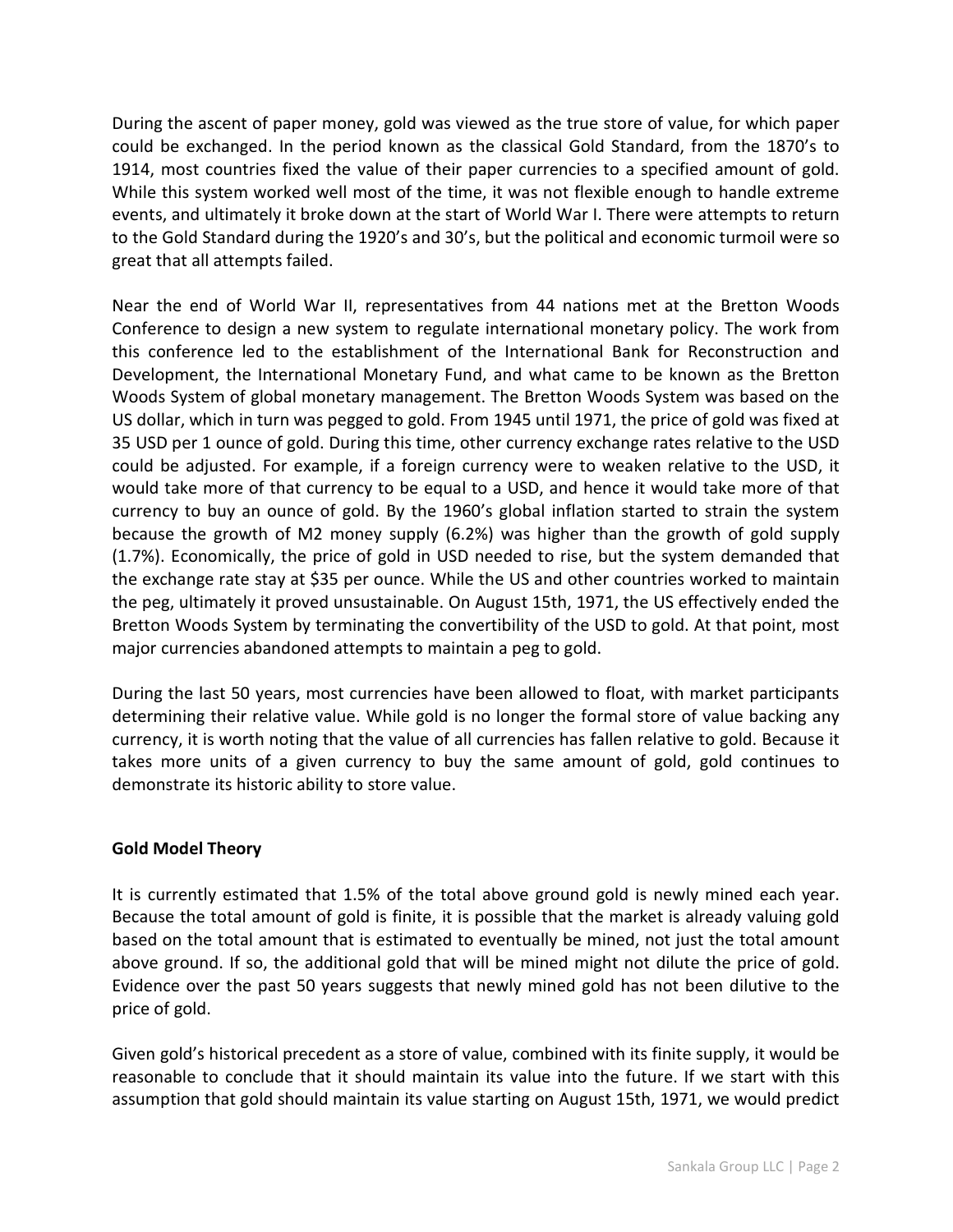that the price of gold in USD would remain constant if the amount of USD stayed the same. But if the amount of USD supply was increased at 7% per year, then we would predict that it would take 7% more USD per year to buy the same constant amount of gold.

In the 50 years from September 1971 through August 2021, M2 USD money supply has grown at 7.07% annualized and the price of gold has grown at 7.87% annualized. This provides evidence that the growth of M2 is likely to be predictive for the rate of return of gold over the long term, as the above theory would suggest.

# Why has the price of gold grown slightly faster than the growth of M2?

1.) During the few years before August 15, 1971, people started to expect that the Bretton Woods System would be terminated. Since the supply of money was growing, they reasonably thought that gold was undervalued in USD while it was held at \$35/ounce. Thus, when the gold peg was abandoned, the price of gold shot up to \$59.50/ounce by the end of May, 1972. At that time, inflation and real interest rates were very close to the average of the last 50 years, so this point serves as a good estimate of the "fair" value of gold. From the beginning of June, 1972 through August 2021, M2 grew at 7.00% and Gold grew at 7.19% bringing the differential to only 0.19% annualized.

2.) There is a second major variable that strongly influences the price of gold: current real interest rates. The change in real interest rates from June of 1972 to August of 2021 explains the remaining 0.19% return differential (explained below).

US Treasury bonds are generally considered to be one of the safest investments in the world, with nearly zero default risk. Similarly, gold has the historic record of being a store of value, and it has zero default risk because its value is intrinsic. Thus, it seems reasonable to think that gold should behave similarly to a US Treasury bond.

The price movement and total return of US Treasury bonds can be precisely calculated based on their duration, current yield, and the change in interest rates. Because gold pays no dividend, it can be thought of as a zero-coupon bond. Through an iterative modeling process, we found that gold behaves like a zero-coupon bond with a 12-year duration.

While gold pays no dividend, its value does go up at approximately the rate of M2 growth, so we accreted 1/12th of the annual M2 growth as a "dividend" added to the value of gold each month.

Finally, the value of gold should vary based on the relative value of its closest substitute: 12 year duration US Treasury bonds. The value of US Treasury bonds is their real interest rate which is approximately equal to their nominal yield minus inflation. When interest rates are high and inflation is low, the real interest rate is high. In this situation, Treasuries are very desirable because of their high real interest rate, while gold is less desirable because it pays no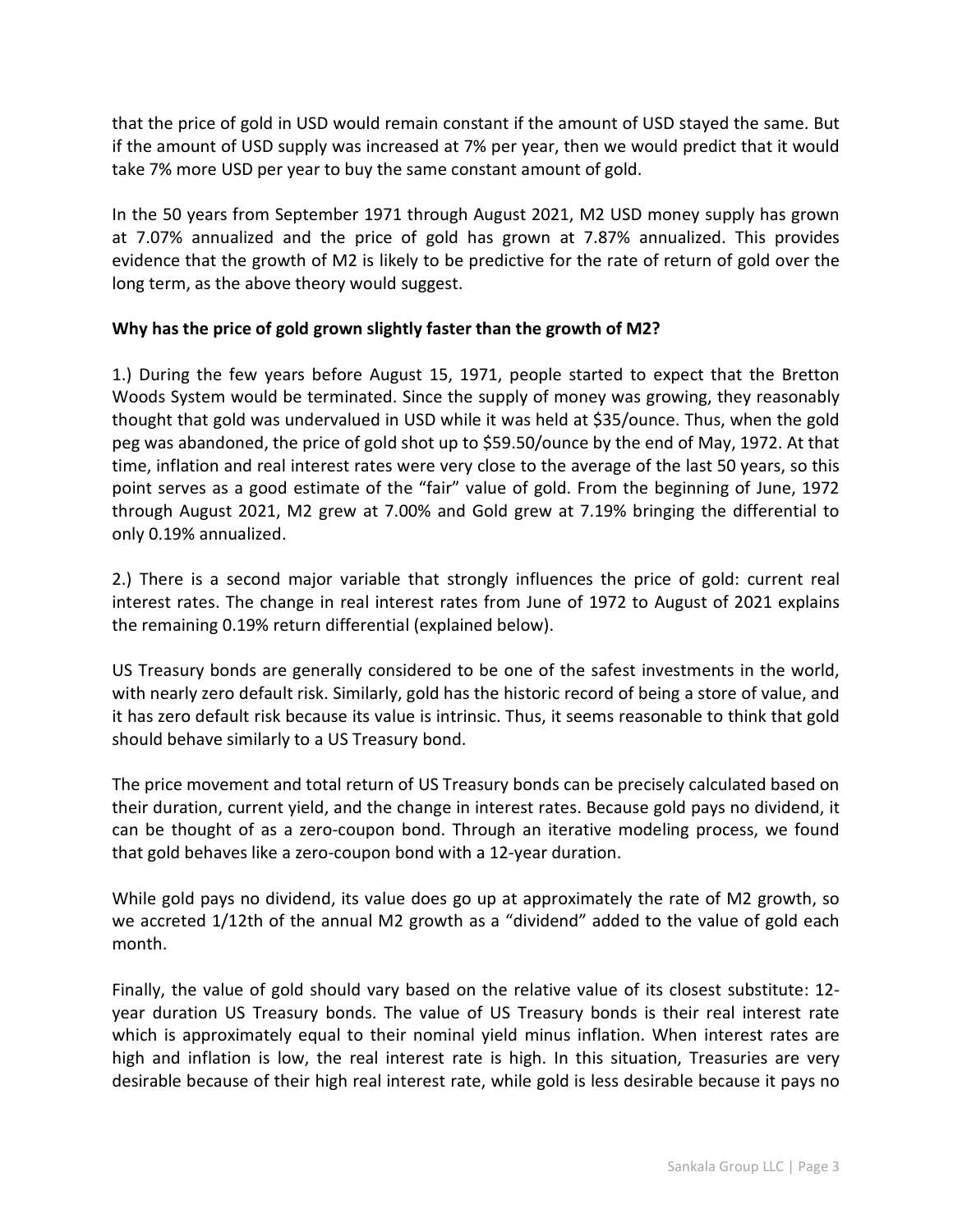real interest rate. Conversely, when inflation is higher than Treasury interest rates, the real interest rate is negative, so Treasuries are not desirable and gold is a more desirable substitute.

This theory explains a riddle that used to be inscrutable: why did gold hit its two relative highs in 1980 and 2011 when the 10-year Treasury rates were so dramatically different: 12% and 2% respectively? The answer is that the real interest rates during both time periods were deeply negative, which drove the price of gold higher (1980 real interest rate = -5%; 2011 real interest rate  $= -2\%$ ).

## Putting this together, we were able to build a model to simulate the price of gold based on three variables:

- 1) Duration = 12 years
- 2) Current yield = Annualized growth of M2
- 3) Change in interest rate = Change in real interest rate

While reality always differs from a model, we find that our three-factor model has a 0.49 correlation with the actual monthly price of gold when analyzing 12 month rolling time periods since 1972. To visualize our model, we graphed the actual price of gold, our model's predicted price of gold, and the growth of M2 (Figure 1).



### Figure 1. Gold, Gold Model, and M2 growth 1972-2021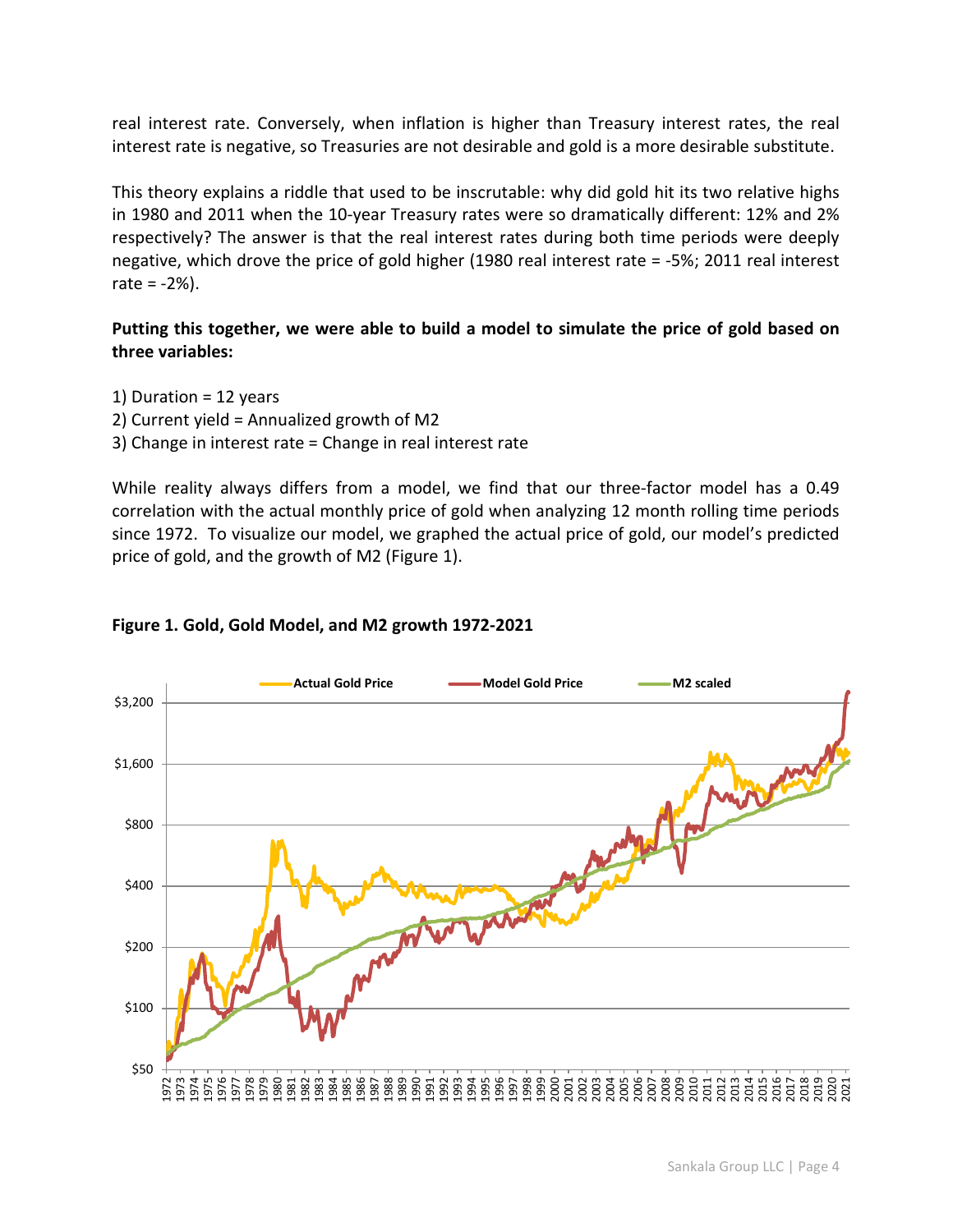Our model was very accurate during the 1970's, but by the peak in 1980, the gold bull market mania drove the price of gold well above the growth of M2 and our model's prediction of fundamental price. During the 1980's real interest rates went very high, sending our predicted price of gold very low, but the price of gold is "antifragile." As a safe haven asset, its sell-offs are usually more muted than its rises, so gold took nearly 20 years to work off its 1980 overvalued peak. By the early 2000's gold was deep in a bear market and was undervalued relative to our model and relative to the growth of M2. This set the stage for gold's bull market rise to its peak in 2011, when gold once again was overvalued relative to M2 growth and the fundamental value predicted by our model. (During the financial crisis of 2008-2009, gold demonstrated its antifragility by maintaining its value during a sharp temporary rise in real interest rates.) Today, gold is approximately at fair value relative to M2 growth, but it is significantly undervalued relative to our model because real interest rates are currently so negative.

In addition to visually inspecting how the gold model looks compared to the actual price of gold, it is important to test if gold's valuation relative to the model is predictive of future gold returns. To do this, we divided the 49-year time sample into 10 valuation decile groups from when gold was the most undervalued relative to our model  $(1<sup>st</sup>$  decile) to when gold was the most overvalued relative to our model (10<sup>th</sup> decile). We then calculated the returns of each decile group over the following 1, 2, 3, 5, 7, 10, and 12 year time periods. While our model was predictive of future returns over all time periods tested, we found that it produced the strongest results over a 7-year time frame (Figure 2).





7-Year Annualized Return vs. Valuation Deciles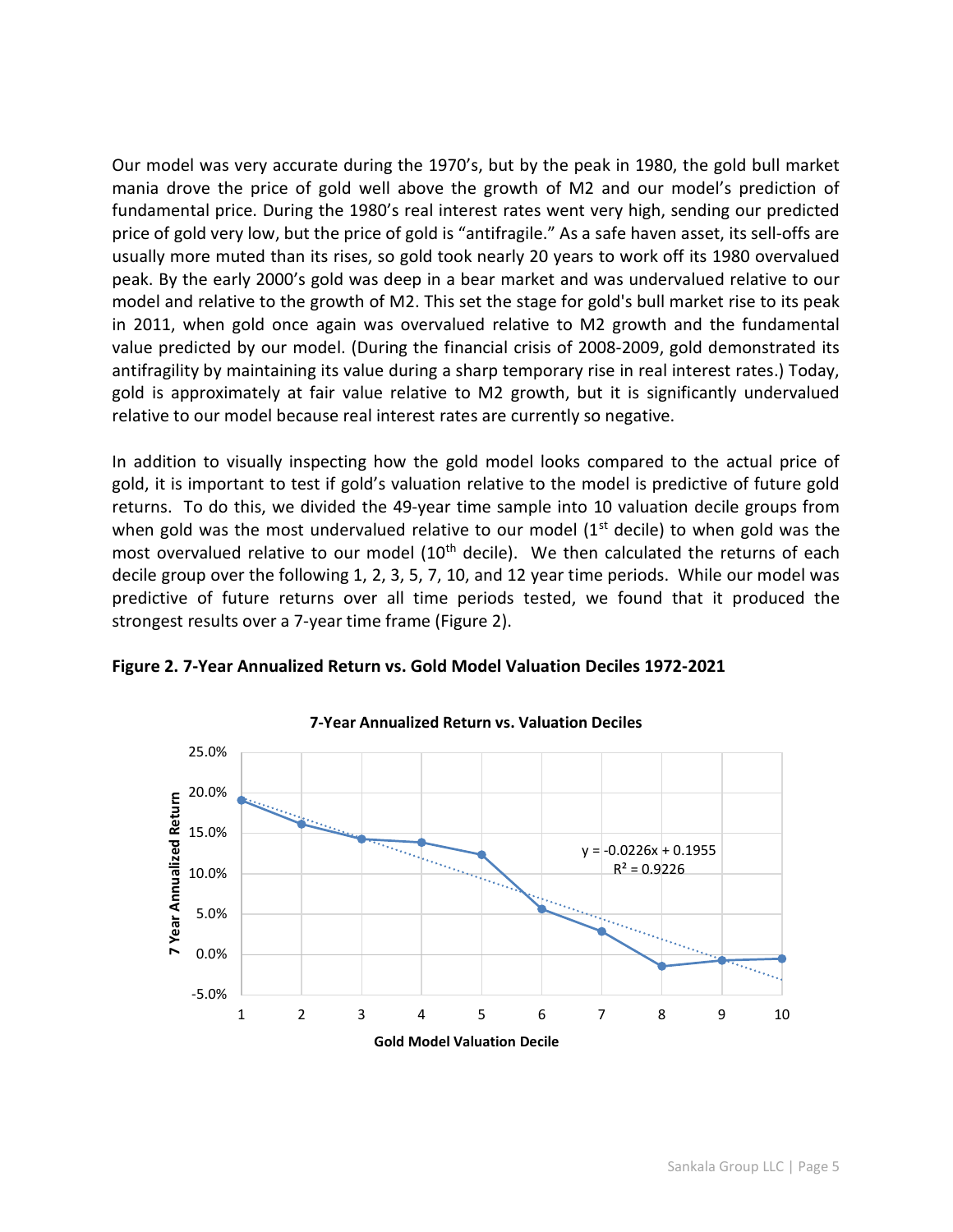With an  $R<sup>2</sup>$  of 0.9226, Figure 2 shows that our model is highly predictive of actual gold returns over the next 7 years. When gold is undervalued compared to our model, the future returns are strong with a nearly 20% annualized return from the 10% of the time when gold is most undervalued  $(1<sup>st</sup>$  decile). Conversely, when gold is significantly overvalued relative to our model  $(10<sup>th</sup>$  decile), 7-year future returns are just below 0%. The spread of 20% annualized return between the top and bottom valuation deciles is larger than most stock valuation return models, suggesting that gold's value may be more predictable than stock value, standing in stark contrast to the consensus belief that gold cannot be valued. As of today, gold is in the  $1<sup>st</sup>$ decile of undervaluation relative to our model.<sup>1</sup>

### Current and Future Prospects for Gold

When gold was the medium of currency, or it directly backed currency, it maintained its purchasing power. From an investment perspective, this means that it had a zero real return which is good for maintaining wealth, but does not grow wealth.

Now that gold is priced in fiat currency which is diluted by the creation of more fiat currency, gold grows at the rate at which new currency is created (the growth of M2). Of great importance is the fact that technological advancements allow for the production of goods and services at a lower cost. This means that the cost to buy a similar basket of goods and services can grow more slowly than the growth of M2, or said more directly: the growth of the consumer price index (CPI) is lower than the growth of M2. This means that an investment which grows at the rate of M2 can be expected to produce a positive real rate of return above the growth of CPI (inflation).

From June of 1972 through August of 2021, we find that the growth of M2 (7.00%) minus the growth of CPI (3.90%) equals 3.10% real return for an asset that grows at the rate of M2.<sup>2</sup> Due to the fall in real interest rates over that time period, gold has grown slightly faster than M2, producing a real return of 3.29%.

<sup>&</sup>lt;sup>1</sup>Due to the rise of Bitcoin and other cryptocurrencies which share many of gold's desirable properties, we want to be cautious in our expectation of future gold returns. In fact, part of gold's current undervaluation may be due to a partial migration of dollars from gold to 'digital gold.' In terms of portfolio design, the issue of cryptocurrency taking some of gold's potential return can be solved by owning a market capitalization weight of cryptocurrency relative to our target gold allocation. In this way, we will own gold plus 'digital gold' so we will capture any returns that gold loses to cryptocurrency. Based on this logic, we are looking to build our cryptocurrency exposure to a market weight relative to our gold position.

 $2$  For you eagle-eyed financial nerds, yes, the actual equation to calculate real return is:

Real Rate of Return =  $[(1 + \text{Nominal Rate}) / (1 + \text{Inflation Rate})] - 1$ 

The actual real return is 2.98%, but for ease of conceptual understanding, we simplified the equation to: Real Rate of Return = Nominal Rate – Inflation Rate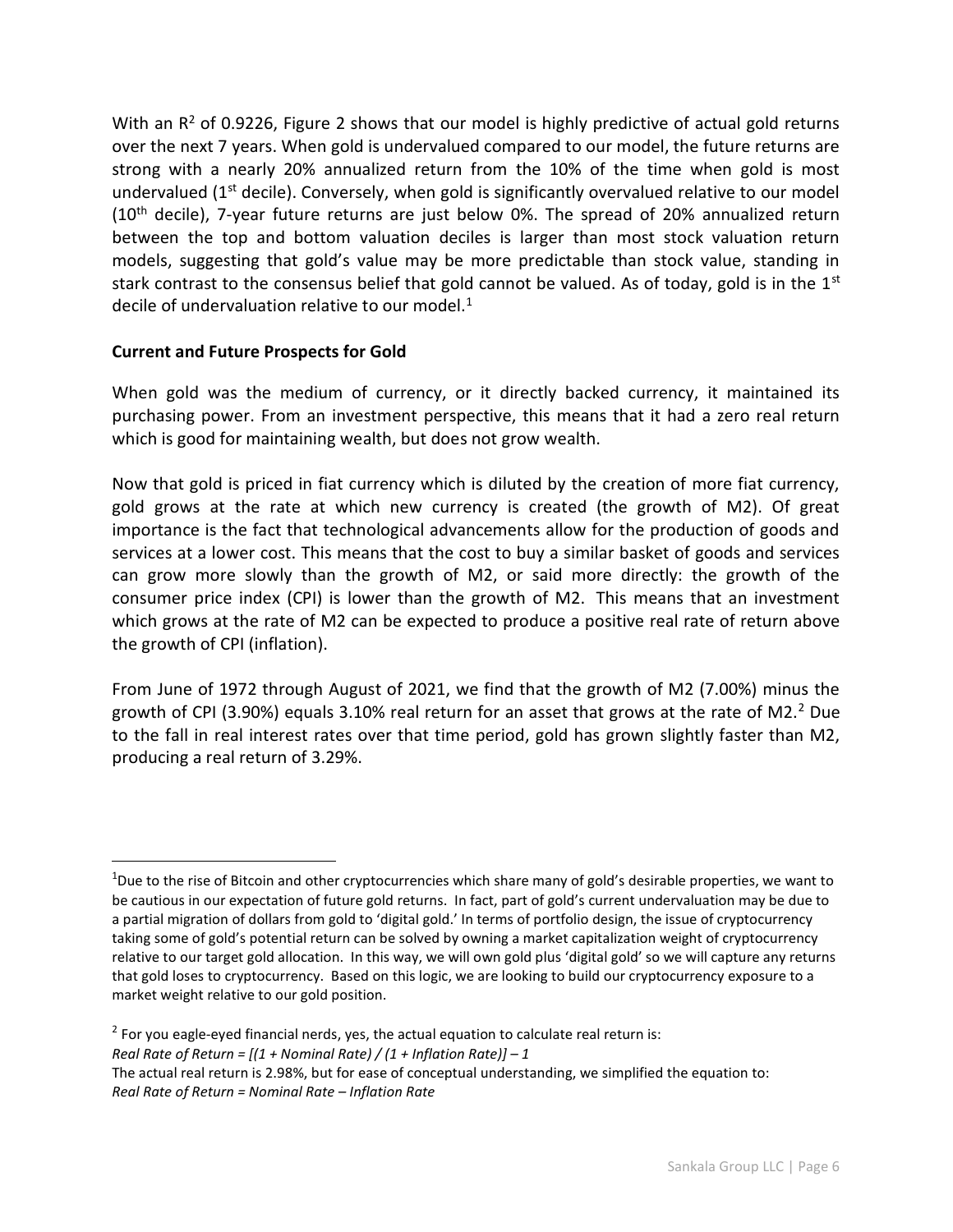Looking forward, it seems reasonable to predict that technological advancements will continue to enable CPI to grow more slowly than M2. Thus, at a starting point, we might guess that the long-term real return of gold should be about 3%, like it has been during the last 50 years.

From an asset allocation perspective, this prediction is extremely important. The historical real return of bonds has been about 2% and is currently near 0% due to extremely low interest rates. The historical real return of stocks has been about 6% and is currently near 3% due to significant overvaluation. In this context, gold becomes a highly desirable asset. In terms of portfolio risk management, gold has been a good hedge against stock corrections and bear markets (Table 1).

|             |                | <b>Drawdown</b> |                    |          |                      | <b>Annualized</b> |
|-------------|----------------|-----------------|--------------------|----------|----------------------|-------------------|
| Date of Top | Date of Bottom | (Months)        | <b>S&amp;P 500</b> | Gold     | <b>Long Treasury</b> | <b>CPI</b>        |
| 1/1/1973    | 9/30/1974      | 21              | $-42.6%$           | 128.0%   | $-4.0%$              | 10.5%             |
| 1/1/1977    | 2/28/1978      | 14              | $-14.1%$           | 35.3%    | $-1.0%$              | 6.9%              |
| 12/1/1980   | 7/31/1982      | 20              | $-16.9%$           | $-44.9%$ | 12.6%                | 8.2%              |
| 9/1/1987    | 11/30/1987     | 3               | $-29.5%$           | 8.3%     | 2.5%                 | 3.5%              |
| 6/1/1990    | 10/31/1990     | 5               | $-14.7%$           | 4.3%     | 1.6%                 | 8.0%              |
| 7/1/1998    | 8/31/1998      | 2               | $-15.4%$           | $-7.6%$  | 6.5%                 | 1.5%              |
| 9/1/2000    | 9/30/2002      | 25              | $-44.7%$           | 17.3%    | 31.4%                | 2.3%              |
| 11/1/2007   | 2/28/2009      | 16              | $-50.9%$           | 20.5%    | 20.7%                | 1.2%              |
| 10/1/2018   | 12/31/2018     | 3               | $-13.5%$           | 8.3%     | 5.5%                 | $-1.9%$           |
| 1/1/2020    | 3/31/2020      | 3               | $-19.6%$           | 5.4%     | 38.2%                | 1.8%              |

#### Table 1. Gold and Long Treasuries during S&P 500 drawdowns greater than 10%

|         | Average            | 11.2 | $-26.2%$ | 17.5% | 11.4% | 4.2% |
|---------|--------------------|------|----------|-------|-------|------|
| Average | when $CPI > 4.2\%$ | 12.0 | $-17.7%$ | 24.5% | 1.8%  | 6.7% |
| Average | when CPI $< 4.2\%$ | 8.7  | $-29.0%$ | 8.7%  | 17.5% | 1.4% |

The monthly data in Table 1. shows that while both gold and long Treasuries go up on average during a stock market drop greater than 10%, gold is particularly helpful during high inflation periods, rising an average of 24.5%. Long Treasuries are not very helpful during high inflation stock market sell-offs, but they are a strong hedge against a deflation induced equity pullback.

Looking forward over the next 1 to 5 years, there are reasons to believe that gold may experience above average price appreciation. Because inflation has consistently run below the Federal Reserve's target for more than 10 years, it has become increasingly bold in its use of non-traditional measures that have grown M2 at a higher rate during the pandemic than we have seen at any other time in the last 50 years. This demonstrated willingness to grow M2, coupled with continued accommodative rhetoric, suggests that the growth of M2 is likely to remain higher than normal for the next few years which supports a higher-than-normal